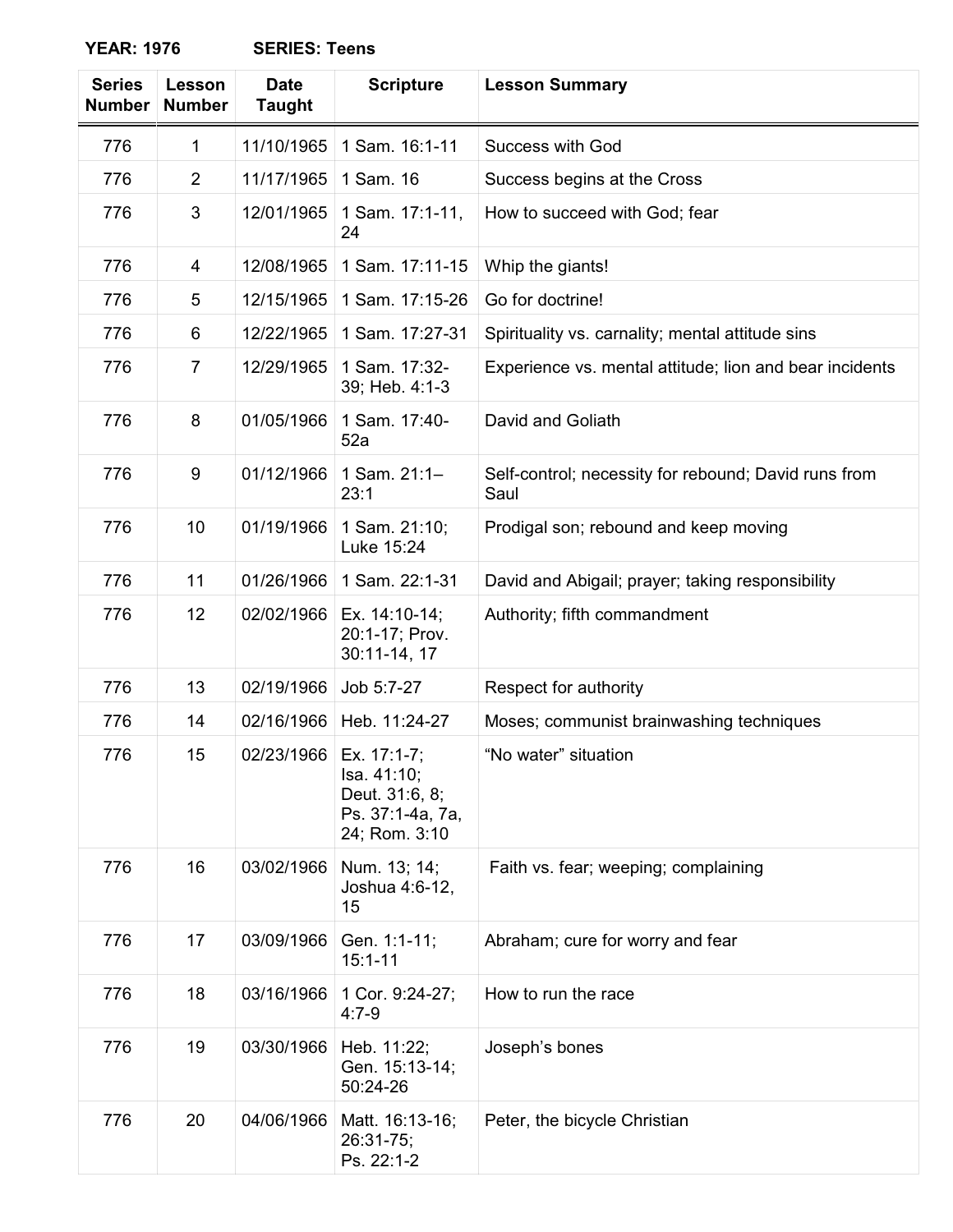| <b>Series</b><br><b>Number</b> | Lesson<br><b>Number</b> | <b>Date</b><br><b>Taught</b> | <b>Scripture</b>                                            | <b>Lesson Summary</b>                                                                                     |
|--------------------------------|-------------------------|------------------------------|-------------------------------------------------------------|-----------------------------------------------------------------------------------------------------------|
| 776                            | 21                      | 04/13/1966                   | Matt. 8:18-26                                               | Faith-rest lessons from a storm                                                                           |
| 776                            | 22                      | 04/20/1966                   | Matt. 24:13-21;<br>Zech. 14:1-3                             | The will of God; the key to survival                                                                      |
| 776                            | 23                      | 04/27/1966                   | 1 Kings 17:1-9                                              | Divine guidance; Elijah's dried-up brook                                                                  |
| 776                            | 24                      | 05/04/1966                   | 1 Kings 17:8-16                                             | Divine provision for Elijah                                                                               |
| 776                            | 25                      | 05/11/1966                   | 1 Kings 17:17-24                                            | Elijah and the widow's son; doctrine of union with Christ                                                 |
| 776                            | 26                      | 05/18/1966                   | 1 Kings 18:1-14,<br>21a                                     | God uses prepared people; necessity for preparation<br>and training                                       |
| 776                            | 27                      | 06/08/1966                   | 1 Kings 18:21-39                                            | Elijah vs. prophets of Baal                                                                               |
| 776                            | 28                      | 03/19/1969                   | Prov. 1:7                                                   | Respect for authority of parents; dating, protecting soul<br>of date                                      |
| 776                            | 29                      | 09/14/1966                   | Gen. 3                                                      | What is God like; the Trinity; the essence box                                                            |
| 776                            | 30                      | 09/21/1966                   | Gen. 1:26-27;<br>$2:7, 16-17$                               | What we are like                                                                                          |
| 776                            | 31                      | 09/28/1966                   | Gen. 2:17;<br>$3:4-12$                                      | Spiritual and physical deaths; running with the wrong<br>crowd                                            |
| 776                            | 32                      | 10/05/1966                   | Isa. 36:1-3                                                 | Sennacherib and the Assyrian army vs. Jewish people<br>on the wall                                        |
| 776                            | 33                      | 10/12/1966                   | Isa. 36:4-11                                                | Communist objectives; deliverance through Bible<br>doctrine                                               |
| 776                            | 34                      | 10/19/1966                   | Isa. 36:1-11                                                | Jews with Bible doctrine in their souls sitting on the wall                                               |
| 776                            | 35                      |                              | 10/26/1966   Isa. 36:12-21;<br>37:33, 35-36;<br>Ps. 46:1-10 | Basis of deliverance = Bible doctrine                                                                     |
| 776                            | 36                      | 11/02/1966                   | Ex. 17:1-7a;<br>14:10-14a                                   | Faith rest: "no water" situation                                                                          |
| 776                            | 37                      | 11/09/1966                   | Num. 20:1-11,<br>13a                                        | Techniques of the Christian way of life: faith-rest, grace,<br>taking responsibility for your own actions |
| 776                            | 38                      | 11/23/1966                   | Prov. 30:11-31                                              | Quaternaries; 4 insatiables; importance of authority in<br>life                                           |
| 776                            | 39                      | 11/30/1966                   | Prov. 1:1-6                                                 | Why we have parents (instruction: what they teach;<br>wisdom: what you apply)                             |
| 776                            | 40                      | 12/07/1966                   | Prov. 1:7-20                                                | Respect for authority; wrong crowd; protection comes<br>from Bible doctrine                               |
| 776                            | 41                      | 12/14/1966                   | Prov. 1:20-33                                               | Importance of Bible doctrine, rebound                                                                     |
| 776                            | 42                      | 12/21/1966                   | Luke 2:1-6                                                  | <b>Characteristics of Christmas Eve</b>                                                                   |
| 776                            | 43                      | 12/28/1966                   | Prov. 17:11-16                                              | Rebellious, dangerous, vindictive, warped believers                                                       |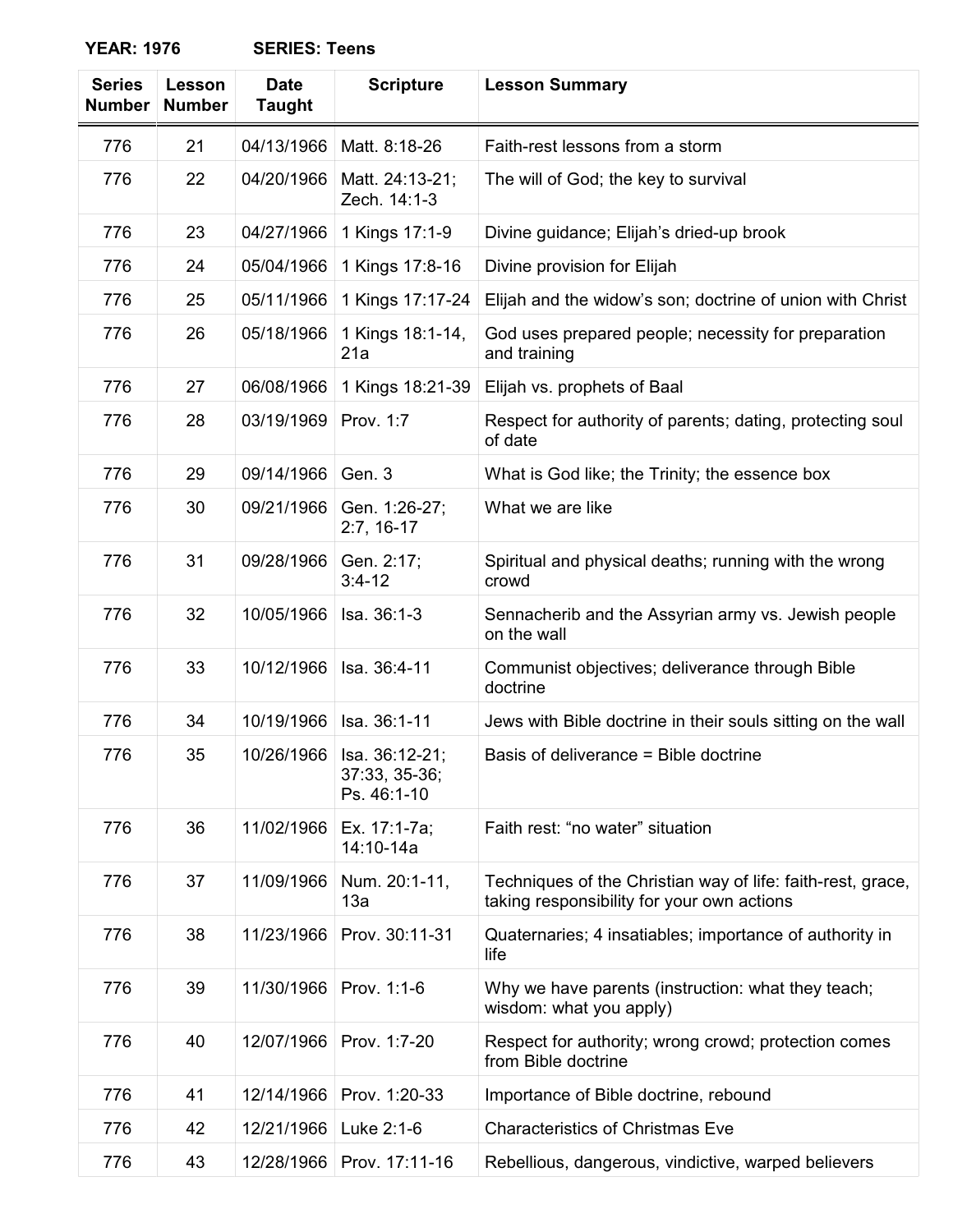| <b>Series</b><br><b>Number</b> | Lesson<br><b>Number</b> | <b>Date</b><br><b>Taught</b> | <b>Scripture</b>                                          | <b>Lesson Summary</b>                                                                                  |
|--------------------------------|-------------------------|------------------------------|-----------------------------------------------------------|--------------------------------------------------------------------------------------------------------|
| 776                            | 44                      | 01/04/1967                   | Prov. 24:1-11                                             | Mental attitude; useless believers: foolish,<br>troublemakers, scorners                                |
| 776                            | 45                      | 01/11/1967                   | Prov. 24:11-12                                            | Mental attitude; eight principles of witnessing; the Last<br>Judgment                                  |
| 776                            | 46                      | 01/18/1967                   | Prov. 24:11-14                                            | The barrier; doctrine of eternal security; rewards                                                     |
| 776                            | 47                      | 01/25/1967                   | John 3:1-5                                                | Nicodemus; regeneration; baptism; the Gospel                                                           |
| 776                            | 48                      | 02/01/1967                   | John 3:6-18, 36                                           | New spiritual birth; salvation work of Christ; Christ<br>bearing our sins                              |
| 776                            | 49                      | 02/08/1967                   | 1 John 1:1-5                                              | Essence of God; fellowship with the Father and the<br>Son; how to get in the bottom circle and stay in |
| 776                            | 50                      | 02/15/1967                   | 1 John 1:6                                                | Legalism; conditional clauses; doctrine of human good                                                  |
| 776                            | 51                      | 02/22/1967                   | 1 John 1:7                                                | Doctrines of walking and spirituality                                                                  |
| 776                            | 52                      | 03/08/1967                   | 1 John 1:6-7                                              | Blood of Christ; confession of sins                                                                    |
| 776                            | 53                      | 03/15/1967                   | 1 John 1:8-9;<br>Jer. 17:9;<br>Isa. 64:6;<br>Ps. 66:18    | Doctrine of the old sin nature                                                                         |
| 776                            | 54                      | 03/22/1967                   | 1 John 1:9;<br>2 Sam.11;<br>$12:1-14;$<br>Ps. 38:1-13, 18 | <b>Rebound of David</b>                                                                                |
| 776                            | 55                      | 03/29/1967                   | Matt. 8:18-26                                             | How to face the storms of life, Jesus stilling the storm                                               |
| 776                            | 56                      | 04/05/1967                   | Matt. 4:1-5a                                              | Uniqueness of Jesus Christ; doctrine of the hypostatic<br>union; pattern of resistance to temptation   |
| 776                            | 57                      | 04/12/1967                   | Matt. 4:1-9                                               | <b>Temptations of Christ</b>                                                                           |
| 776                            | 58                      | 04/19/1967                   | Rom. 8                                                    | Positional truth; doctrine of the Last Judgment and<br>eternal security                                |
| 776                            | 59                      | 04/26/1967                   | Rom. 8:2                                                  | Positional truth; witnessing                                                                           |
| 776                            | 60                      | 05/10/1967                   | Rom. 8                                                    | Laws of spirituality and carnality; suffering                                                          |
| 776                            | 61                      | 05/17/1967                   | Rom. 8:2-4                                                | Laws: spirituality, carnality, and Mosaic                                                              |
| 776                            | 62                      | 05/24/1967                   | Rom. 8:18                                                 | Mental attitude; three phases of God's plan; basic<br>principles of suffering                          |
| 776                            | 63                      | 05/31/1967                   | Rom. 8:18-23                                              | Suffering; three groans: nature's, believer's, and Spirit's                                            |
| 776                            | 64                      | 06/07/1967                   | Rom. 8:23-27                                              | Suffering                                                                                              |
| 776                            | 65                      | 06/14/1967                   | Rom. 8:28-30                                              | Suffering; doctrine of election; five steps to glory                                                   |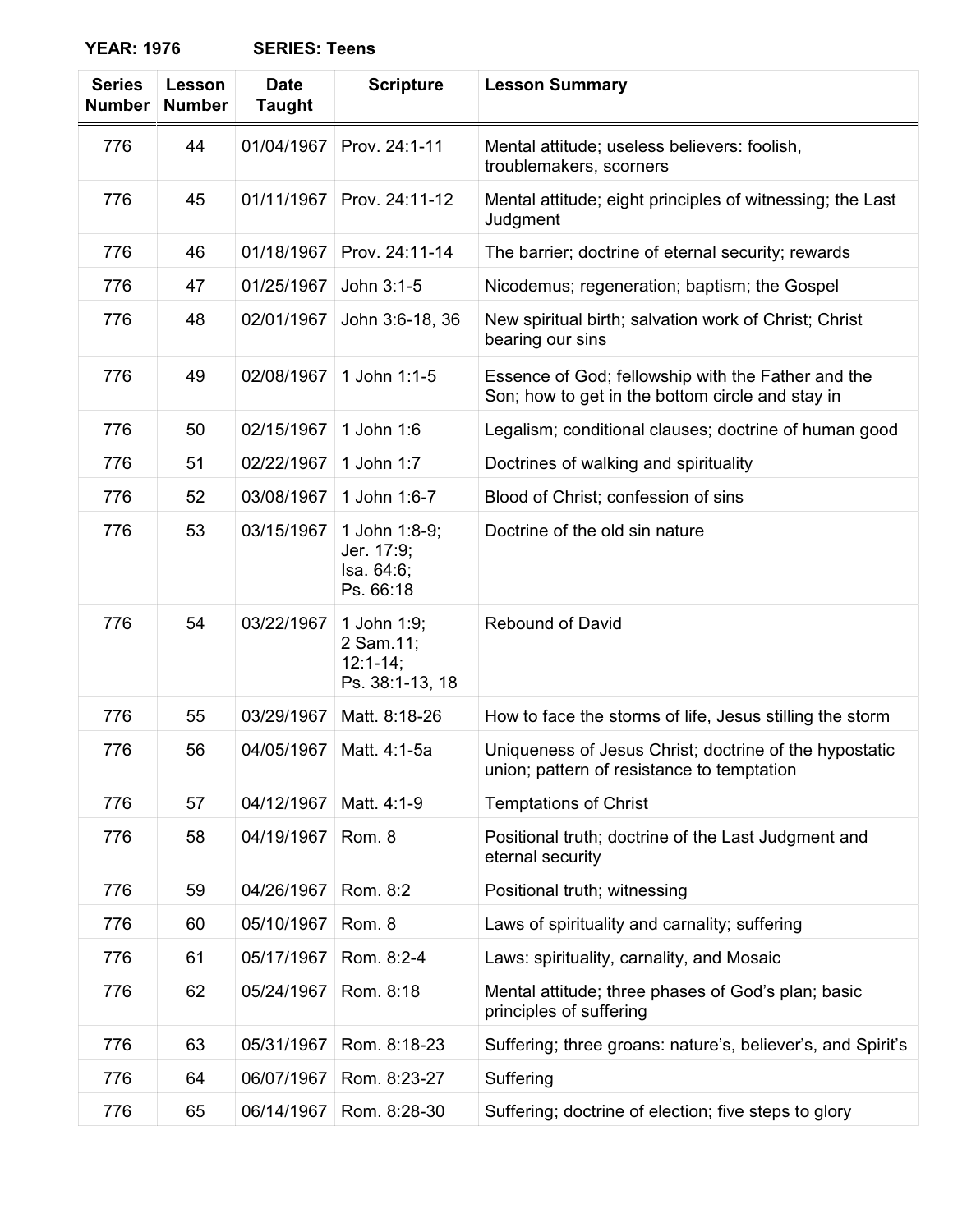| <b>Series</b><br><b>Number</b> | Lesson<br><b>Number</b> | <b>Date</b><br><b>Taught</b> | <b>Scripture</b> | <b>Lesson Summary</b>                                                                                                                                |
|--------------------------------|-------------------------|------------------------------|------------------|------------------------------------------------------------------------------------------------------------------------------------------------------|
| 776                            | 66                      | 06/21/1967                   | Rom. 8:31-34     | Suffering; challenges to the plan of God: opposition,<br>provisions, and criticism                                                                   |
| 776                            | 67                      | 06/28/1967                   | Rom. 8:34        | Suffering                                                                                                                                            |
| 776                            | 68                      | 07/05/1967                   | Dan. 1:1-7       | Discipline; brainwashing; 606 B.C.                                                                                                                   |
| 776                            | 69                      | 07/19/1967                   | Dan. 1:8-21      | Friends: character vs. personality                                                                                                                   |
| 776                            | 70                      | 07/26/1967                   | Dan. 2:1-21      | Nebuchadnezzar's dream; Daniel, the man for the crisis                                                                                               |
| 776                            | 71                      | 08/02/1967                   | Dan. 2:21-33     | Daniel interprets Nebuchadnezzar's dream; head of<br>gold = Chaldean Empire                                                                          |
| 776                            | 72                      | 08/09/1967                   | Dan. 2:31        | Heathenism; the Medes and the Persians                                                                                                               |
| 776                            | 73                      | 08/16/1967                   | Dan. 2:32-33     | Empire of the Medes and the Persians; Cyrus the<br>Great; rise and fall of empires                                                                   |
| 776                            | 74                      | 09/06/1967                   | Dan. 2:34-35     | Dispensations; lessons from Daniel 2; the "rock"; man's<br>extremity is God's opportunity; if the Lord doesn't<br>promote you, you are not promoted! |
| 776                            | 75                      | 09/20/1967                   | Dan. 3:1-16      | Worship of the golden image; three Hebrew children<br>and the fiery furnace; religion emphasizes ritual, Church<br>emphasizes mental attitude        |
| 776                            | 76                      | 09/27/1967                   | Dan. 3:16-30     | Deliverance of the three Hebrew children; separation of<br>church and state                                                                          |
| 776                            | 77                      | 10/11/1967                   | Eccl. 1:1-4:7    | Eight ways the man with the message tried to find<br>happiness                                                                                       |
| 776                            | 78                      | 10/18/1967                   | Eccl. 5:1-12:14  | Facets of the soul; old age; trying to find happiness in<br>the details of life                                                                      |
| 776                            | 79                      | 10/25/1967                   | Dan. 4:1-8a      | Nebuchadnezzar's tract on his conversion; divine<br>institutions; insecurity of human prosperity                                                     |
| 776                            | 80                      | 11/08/1967                   | Dan. 4:8-9a      | Doctrine of heathenism; ministry of the Holy Spirit                                                                                                  |
| 776                            | 81                      | 11/15/1967                   | Dan. 4:9-37      | Nebuchadnezzar becoming an animal                                                                                                                    |
| 776                            | 82                      | 11/22/1967                   | Eph. 4:1-3       | Walking (faith-rest, in Bible doctrine and in the Spirit);<br>doctrine of election                                                                   |
| 776                            | 83                      | 11/29/1967                   | Eph. 4:4-7       | Seven things that unify all believers; seven baptisms in<br>Scripture                                                                                |
| 776                            | 84                      | 12/06/1967                   | Eph. 4:8-12      | Doctrine of spiritual gifts; ascension of Christ                                                                                                     |
| 776                            | 85                      | 12/13/1967                   | Eph. 4:13-15     | Characteristics of the spiritually mature vs. childish<br>believers                                                                                  |
| 776                            | 86                      | 12/20/1967                   | Eph. 4:16-20     | Unworthy walk; doctrine of the team                                                                                                                  |
| 776                            | 87                      | 12/27/1967                   | Eph. 4:22, 30    | Doctrine of the old sin nature                                                                                                                       |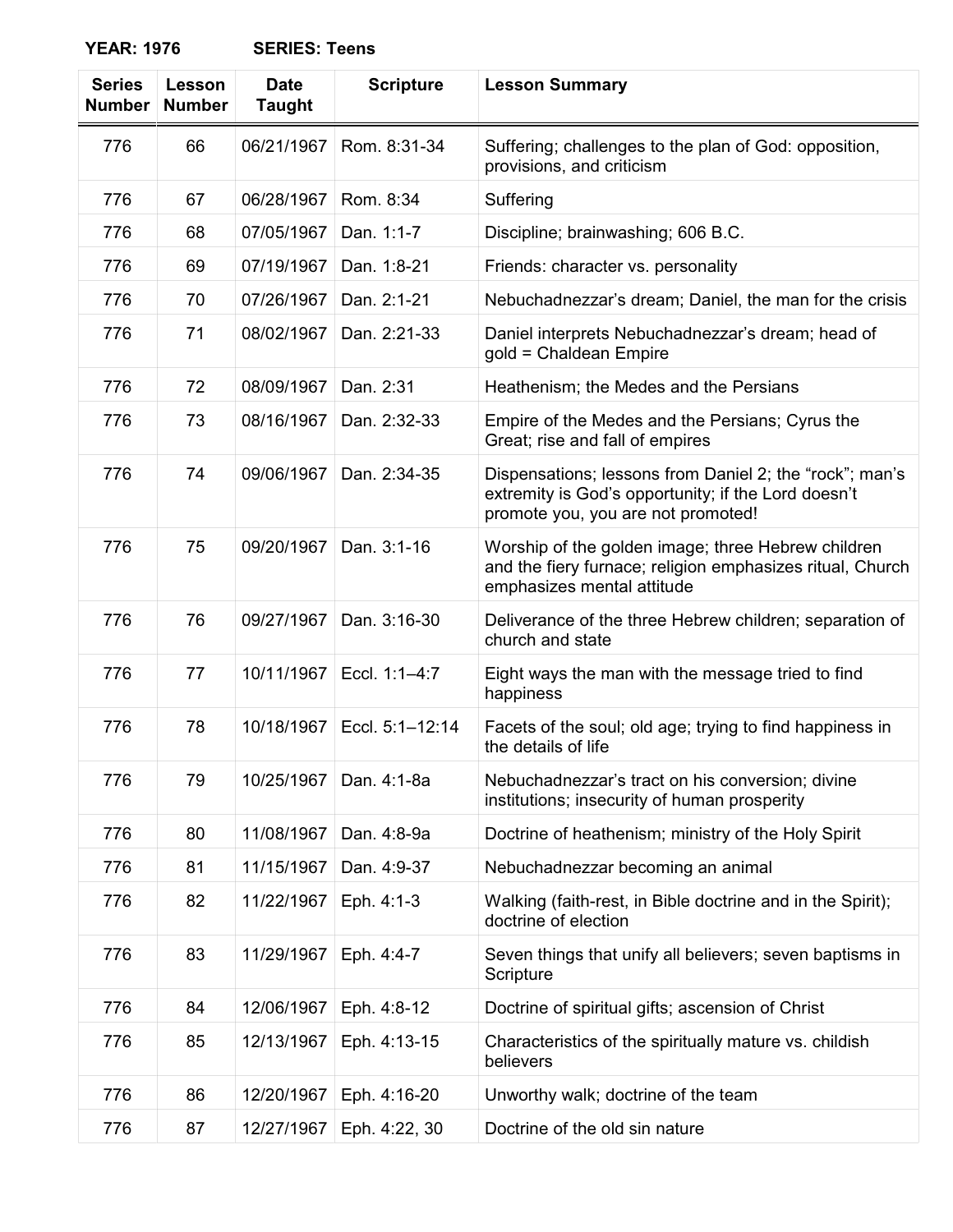| <b>Series</b><br><b>Number</b> | Lesson<br><b>Number</b> | <b>Date</b><br><b>Taught</b> | <b>Scripture</b>              | <b>Lesson Summary</b>                                                                                                                                                |
|--------------------------------|-------------------------|------------------------------|-------------------------------|----------------------------------------------------------------------------------------------------------------------------------------------------------------------|
| 776                            | 88                      | 01/03/1968                   | Dan. 5:1-6;<br>Isa. 5:13      | Seven characteristics of leadership; the Chaldean<br>Empire                                                                                                          |
| 776                            | 89                      | 01/10/1968                   | Dan. 5:7-30                   | Interpretation of handwriting on the wall; fall of the<br><b>Chaldean Empire</b>                                                                                     |
| 776                            | 90                      | 01/17/1968                   | Dan. 5:31-6:10                | Daniel promoted; jealousy; Darius' decree                                                                                                                            |
| 776                            | 91                      | 01/24/1968                   | Dan. 6:11-15                  | Believer's relationship to the laws of the land                                                                                                                      |
| 776                            | 92                      | 01/31/1968                   | Dan. 6:16-24                  | Daniel in the lions' den (his happiness vs. king's misery<br>in the palace)                                                                                          |
| 776                            | 93                      | 02/07/1968                   | Dan. 7:1-5                    | Principles of international insecurity based on the rise &<br>fall of empires; 1 <sup>st</sup> beast: Chaldean Empire; 2 <sup>nd</sup> beast:<br>Medo-Persian Empire |
| 776                            | 94                      | 02/14/1968                   | Dan. 7:5-6                    | Rise and fall of empires; 3 <sup>rd</sup> beast: Macedonia-Greece                                                                                                    |
| 776                            | 95                      | 02/21/1968                   | Dan. 7:7                      | The 4 <sup>th</sup> beast: Roman Empire (part 1)                                                                                                                     |
| 776                            | 96                      | 02/28/1968                   | Dan. 7                        | The 4 <sup>th</sup> beast: Roman Empire (part 2); evangelism and<br>+V at God-consciousness                                                                          |
| 776                            | 97                      | 03/06/1968                   | Dan. 7:7-12                   | The 4 <sup>th</sup> beast: Roman Empire (part 3) (revived Roman<br>Empire)                                                                                           |
| 776                            | 98                      | 03/13/1968                   | Dan. 7:13-28                  | The Millennium                                                                                                                                                       |
| 776                            | 99                      | 03/27/1968                   | Dan. 8:1-8                    | Vision of the ram and the he-goat; future of Israel after<br>the fifth cycle of discipline; Persia (Cyrus) to Macedonia<br>(Alexander)                               |
| 776                            | 100                     | 04/10/1968                   | Dan. 8:9-11                   | Antiochus Epiphanes, the little horn; sacrifice of Jewish<br>children and pigs in the temple; 167 B.C. and the<br>Maccabean revolt; Feast of Lights, Hanukkah        |
| 776                            | 101                     | 04/17/1968                   | Dan. 9:1-2                    | Importance of rebound                                                                                                                                                |
| 776                            | 102                     | 04/24/1968                   | Dan. 9:3-5                    | Daniel's rebound prayer for Israel; responsibility of<br>parents                                                                                                     |
| 776                            | 103                     | 05/01/1968                   | Dan. 9:5-12                   | Daniel's rebound prayer for Israel (cont.); results of<br>failure to confess, forget, and isolate sins                                                               |
| 776                            | 104                     | 05/08/1968                   | Dan. 9:13-22 via<br>Lev. 2:13 | Three laws of salt; salt of the Covenant                                                                                                                             |
| 776                            | 105                     | 05/15/1968                   | Dan. 9:24-27                  | Chronology of main events from David to the Second<br><b>Advent of Christ</b>                                                                                        |
| 776                            | 106                     | 05/29/1968                   | Dan. 10;<br>Matt. 25:41       | Angelic conflict; court case of Satan                                                                                                                                |
| 776                            | 107                     | 06/05/1968                   | Hosea 4:1-6                   | Salt of the Covenant; rejection of Bible doctrine results<br>in the fifth cycle of discipline to a nation                                                            |
| 776                            | 108                     | 06/12/1968                   | Col. 1:1-2                    | Positional truth                                                                                                                                                     |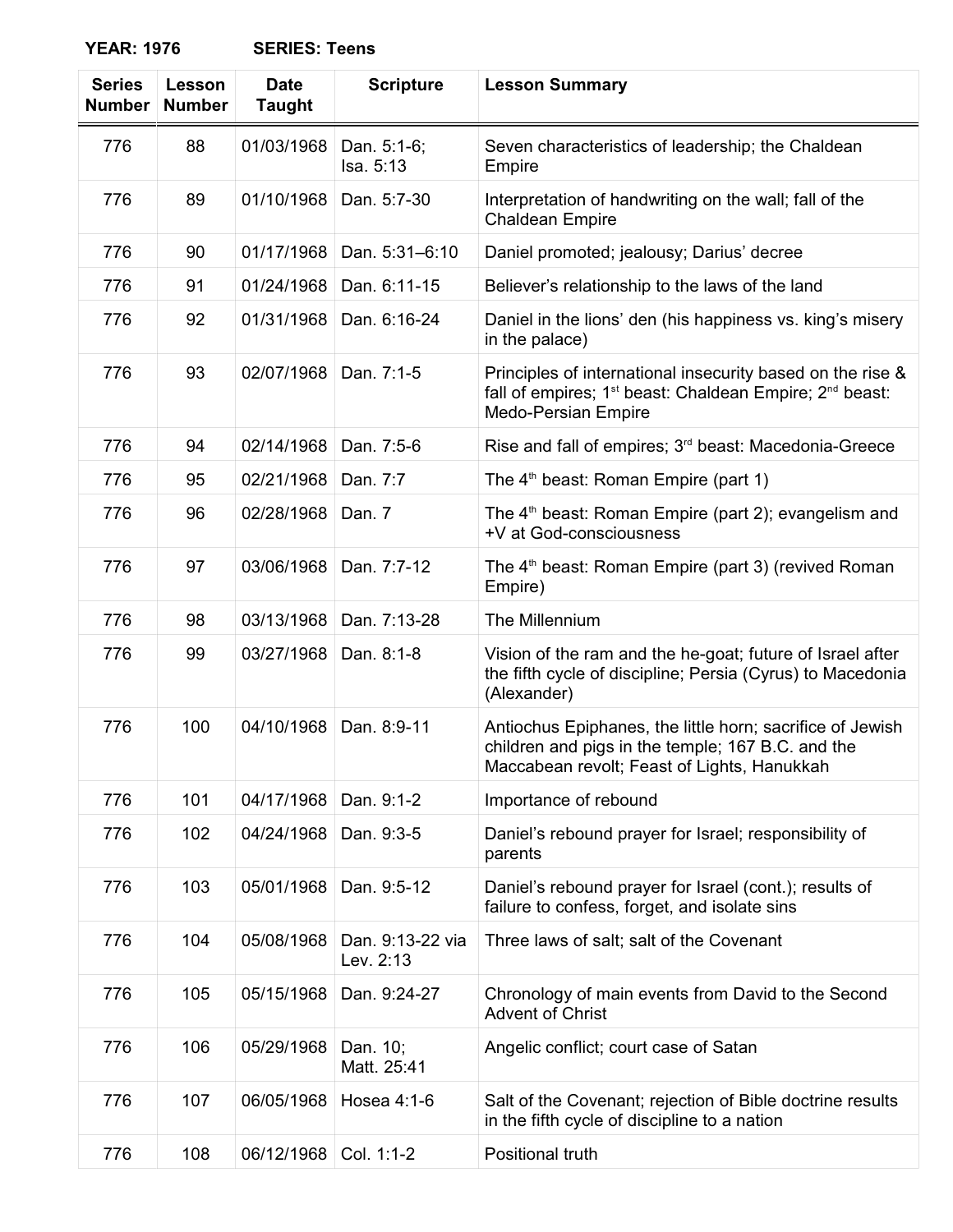| <b>Series</b><br><b>Number</b> | Lesson<br><b>Number</b> | <b>Date</b><br><b>Taught</b> | <b>Scripture</b>                                   | <b>Lesson Summary</b>                                                                                                  |
|--------------------------------|-------------------------|------------------------------|----------------------------------------------------|------------------------------------------------------------------------------------------------------------------------|
| 776                            | 109                     | 06/19/1968                   | Col. 1 via<br>Eph. 3:1-3                           | Grace vs. legalism; doctrine of dispensations                                                                          |
| 776                            | 110                     | 06/26/1968                   | Col. 1:1-4                                         | Prayer, dating and marriage (racial issue included)                                                                    |
| 776                            | 111                     | 07/10/1968                   | Col. 1:5-6                                         | Hope, physical death                                                                                                   |
| 776                            | 112                     | 07/17/1968                   | Col. 1:7-9                                         | Pastor-teacher's job; taboos; conscience; standards for<br>selecting a date                                            |
| 776                            | 113                     | 07/24/1968                   | Col. 1:10-17                                       | Christian walk; sustaining of the universe                                                                             |
| 776                            | 114                     | 08/14/1968                   | Col. 1:18-19                                       | Three occupational hazards: eyes on others, self, and<br>things                                                        |
| 776                            | 115                     | 08/21/1968                   | Col. 1:20-22                                       | Reconciliation and removal of the barrier                                                                              |
| 776                            | 116                     | 08/28/1968                   | Col. 1:23;<br>Rom. 13:4;<br>2 Cor. 3:6-4:1;<br>6:4 | Responsibility of the ministry; happiness; persistence                                                                 |
| 776                            | 117                     | 09/04/1968                   | Col. 1:24-29                                       | Responsibility of the pastor; dispensations                                                                            |
| 776                            | 118                     | 09/11/1968                   | Col. 2:1-3                                         | Orientation of the ministry                                                                                            |
| 776                            | 119                     | 09/18/1968                   | Col. 2:4-7                                         | Faith-rest promises                                                                                                    |
| 776                            | 120                     | 09/25/1968                   | Col. 2:8-12                                        | Positional truth                                                                                                       |
| 776                            | 121                     | 10/02/1968                   | Col. 2:11-13                                       | Position truth; seven baptisms: real and ritual                                                                        |
| 776                            | 122                     | 10/09/1968                   | Col. 2:14-15                                       | Doctrine of Operation Footstool                                                                                        |
| 776                            | 123                     | 10/16/1968                   | Col. 2:16                                          | Angelic conflict (part 1)                                                                                              |
| 776                            | 124                     | 10/30/1968                   | Col. 2:16-17                                       | Angelic conflict (part 2); U.S.A.F. and UFO's; doctrine of<br>privacy                                                  |
| 776                            | 125                     | 11/06/1968                   | Col. 2:18                                          | Angelic conflict (part 3): training for Greek games;<br>disqualification from rewards; pseudo-spirituality             |
| 776                            | 126                     | 11/20/1968                   | Heb. 5:11-14                                       | How to be spiritually self-sustaining; spiritual babyhood<br>and growth                                                |
| 776                            | 127                     | 11/27/1968                   | Heb. 6:1-6                                         | ABC's of the doctrine of Christ: repentance, faith,<br>baptism, laying on of hands, resurrection, and Last<br>Judgment |
| 776                            | 128                     | 12/18/1968                   | Ps. 1:1-6                                          | Happiness                                                                                                              |
| 776                            | 129                     | 01/08/1969                   | Ps. 1                                              | Preface by Major Maurice Udell; preparation for combat;<br>warfare                                                     |
| 776                            | 130                     | 01/15/1969                   | Dan. 11:36-41;<br>Matt. 24:4                       | Lessons from a battle: Armageddon                                                                                      |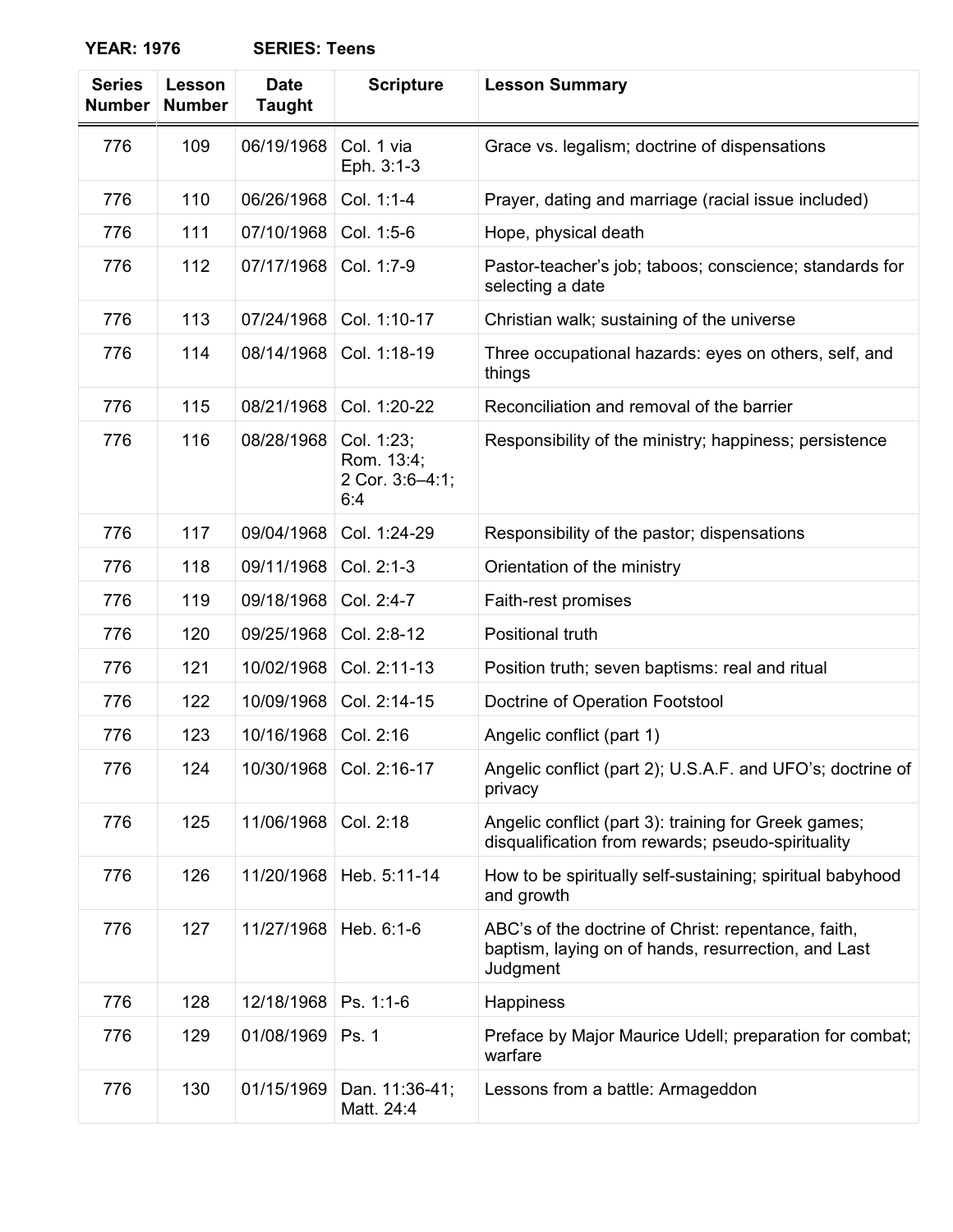| <b>Series</b><br><b>Number</b> | Lesson<br><b>Number</b> | <b>Date</b><br><b>Taught</b> | <b>Scripture</b>                                          | <b>Lesson Summary</b>                                                                                                                               |
|--------------------------------|-------------------------|------------------------------|-----------------------------------------------------------|-----------------------------------------------------------------------------------------------------------------------------------------------------|
| 776                            | 131                     | 01/22/1969                   | Num. 22; 23;<br>1 John 3:23;<br>Isa. 58:11;<br>Rom. 12:12 | How to know the will of God                                                                                                                         |
| 776                            | 132                     | 01/29/1969                   | Rom. 12:1-3;<br>Prov. 3; 6:20                             | Divine guidance (cont.)                                                                                                                             |
| 776                            | 133                     | 02/05/1969                   | 2 Pet. 3:18;<br>Acts 11:5, 16                             | Mechanics of the will of God; principles of divine<br>guidance and choice of spouse                                                                 |
| 776                            | 134                     | 02/19/1969                   | Dan. 11:36-45                                             | Kings of the North, South, East, & West and the<br>Tribulation dictator of Israel; beginning of Armageddon<br>campaign; lessons from a battle       |
| 776                            | 135                     | 02/26/1969                   | Prov. 24:1-6;<br>Zech. 12:1-6;<br>$14:1-6$                | Lessons from a battle; faith-rest; the 2 Jewish generals                                                                                            |
| 776                            | 136                     | 03/05/1969                   | Prov. 1:1-6                                               | Proverbs of Solomon; authority; seven things a child<br>must learn from his parents                                                                 |
| 776                            | 137                     | 03/12/1969                   | Prov. 1:7-9                                               | Respect for the authority of parents; right mental<br>attitude in dating                                                                            |
| 776                            | 138                     | 03/19/1969                   | Prov. 1:10-33                                             | Operation Wrong Crowd and criminal gangs                                                                                                            |
| 776                            | 139                     | 04/02/1969                   | Prov. 11:1-9;<br>Rev. 20:11                               | National stability through Bible doctrine; fall of Carthage<br>through treaties with Rome                                                           |
| 776                            | 140                     | 04/16/1969                   | Prov. 11:7-9                                              | Decisions; you can't build happiness on someone else's<br>unhappiness                                                                               |
| 776                            | 141                     | 04/30/1969                   | Prov. 11:10-11                                            | Divine institution #4: nationalism; Stalin's 6-point<br>program for the takeover of the USA without combat                                          |
| 776                            | 142                     | 05/01/1969                   | 2 Tim. 3:1-2                                              | Divine institution #4: nationalism; respect for authority;<br>scar tissue-how it affects the national entity                                        |
| 776                            | 143                     | 06/04/1969                   | 2 Tim. 3:3-4                                              | Scar tissue of the soul produces traitors; self-love and<br>its results; self-discipline, poise and concentration                                   |
| 776                            | 144                     | 06/18/1969                   | 2 Tim. 3:5-8                                              | Religion; doctrine of separations, scar tissue victimized<br>by religion                                                                            |
| 776                            | 145                     | 06/18/1969                   | 2 Tim. 3:9-17                                             | Privacy in the local church; pastor-teacher teaches the<br>whole congregation, not one-on-one; mastery of the<br>details of life                    |
| 776                            | 146                     | 06/25/1969                   | 2 Tim. 4:1-8                                              | Death; dying grace; seven major judgments; three jobs<br>of the pastor-teacher in preaching                                                         |
| 776                            | 147                     | 07/02/1969                   | 2 Tim. 4:9-22                                             | Doctrines of the ordinary life and faithfulness of God                                                                                              |
| 776                            | 148                     | 08/06/1969                   | Eph. 4:22-25                                              | The "new man"; after rebound, renewal of the mind by<br>the inhale and exhale of Bible doctrine; doctrine of the<br>edification complex of the soul |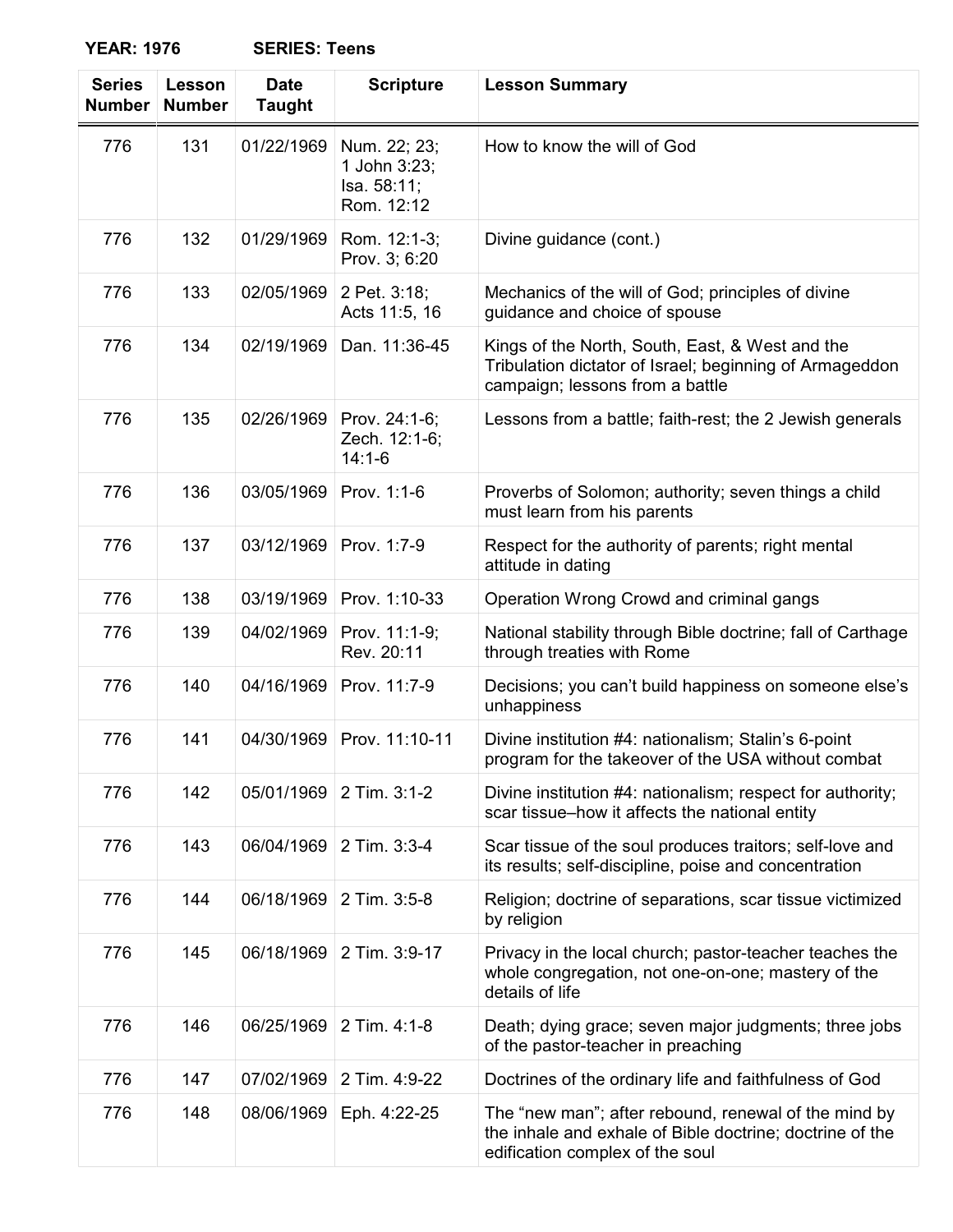| <b>Series</b><br><b>Number</b> | Lesson<br><b>Number</b> | <b>Date</b><br><b>Taught</b> | <b>Scripture</b>                                                         | <b>Lesson Summary</b>                                                                             |
|--------------------------------|-------------------------|------------------------------|--------------------------------------------------------------------------|---------------------------------------------------------------------------------------------------|
| 776                            | 149                     | 08/13/1969                   | Acts 27:1-13                                                             | Boredom; description of the characteristics of ancient<br>ships; Paul on the ship                 |
| 776                            | 150                     | 08/20/1969                   | Acts 27:14-22                                                            | Paul's voyage to Rome, warnings unheeded and<br>shipwrecked at Malta                              |
| 776                            | 151                     | 08/27/1969                   | 1 Cor. 12:31-<br>13:1                                                    | Doctrine of love; propitiation; temporary gift of tongues                                         |
| 776                            | 152                     | 09/03/1969                   | Prov. 8:1-36                                                             | Communication of and production from Bible doctrine                                               |
| 776                            | 153                     | 09/10/1969                   | Heb. 12:1                                                                | Chain-sinning and self-induced misery from failure to<br>rebound guilt feelings                   |
| 776                            | 154                     | 09/17/1969                   | Heb. 12:2-3                                                              | Occupation with Christ; rebellious generation in the<br>USA now compared to 100 years ago         |
| 776                            | 155                     | 10/01/1969                   | Heb. 12:4                                                                | Freedom; privilege; decisions; responsibility                                                     |
| 776                            | 156                     | 10/15/1969                   | Heb. 12:5-6                                                              | Doctrine of divine discipline                                                                     |
| 776                            | 157                     | 10/22/1969                   | Heb. 12:6-11                                                             | Doctrine of the sin unto death; responsibility                                                    |
| 776                            | 158                     | 10/29/1969                   | Heb. 12:12-15                                                            | Isolation of sins; chain sinning                                                                  |
| 776                            | 159                     | 11/05/1969                   | Eph. 5:1-3                                                               | Psychological adjustments to life; doctrine of adultery                                           |
| 776                            | 160                     | 11/12/1969                   | 1 Pet. 1:18                                                              | Redemption; propitiation; adoption                                                                |
| 776                            | 161                     | 12/03/1969                   | Eph. 5:14                                                                | GAP, edification complex of the soul (ECS), and seven<br>kinds of death; doctrine of rebound      |
| 776                            | 162                     | 12/17/1969                   | Eph. 5:14;<br>Luke 15:11-32;<br>Matt. 18:23-35                           | Doctrines of rebound and ECS                                                                      |
| 776                            | 163                     | 01/14/1969                   | Eph. 5:18                                                                | Doctrine of drinking (cf. filling of the Spirit)                                                  |
| 776                            | 164                     | 01/21/1969                   | James 1:1                                                                | ECS; GAP; old sin nature; moment of reality                                                       |
| 776                            | 165                     | 01/28/1970                   | Gen. 2:20;<br>Jer. 31:22                                                 | Doctrine of right man/right woman (1-4)                                                           |
| 776                            | 166                     | 02/11/1970                   | Gen. 2:20-25;<br>Eph. 5:31-33;<br>Jer. 31:22;<br>Ezek. 16:1-30,<br>59-62 | Doctrine of right man/right woman (cont.); results of bad<br>attitude and lack of self-discipline |
| 776                            | 167                     | 02/25/1970                   | Eph. 4:22-24;<br>1 John 1:9                                              | Doctrine of rebound; solution to scar tissue                                                      |
| 776                            | 168                     | 05/09/1971                   | Eph. 4:11-13                                                             | History of R. B. Thieme's ministry; responsibility of the<br>pastor-teacher                       |
| 776                            | 169                     | 03/25/1971                   | Ps. 118:14-26;<br>Mark 11:1-9                                            | First and Second Advent feasts; true meaning of Palm<br>Sunday                                    |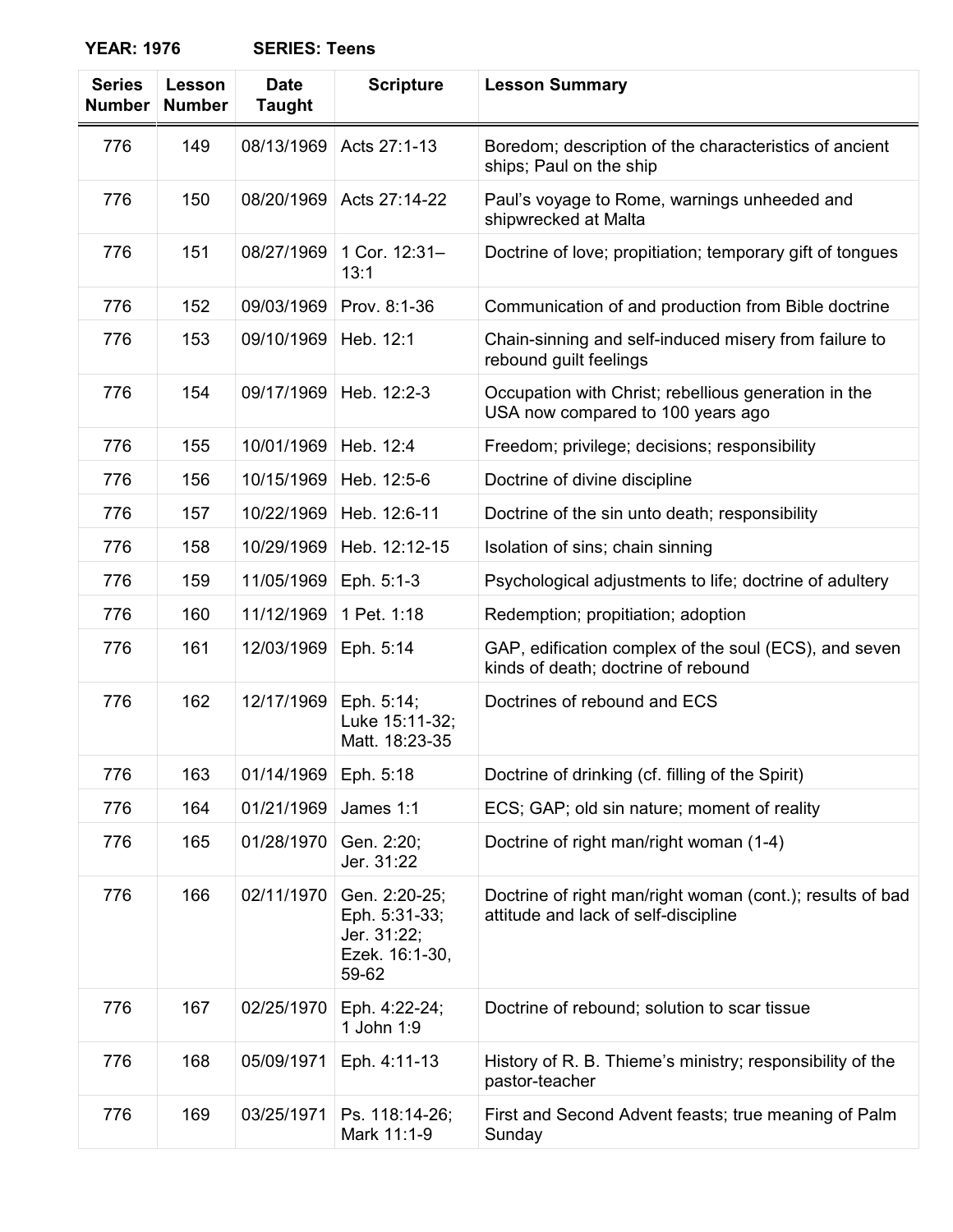| <b>Series</b><br><b>Number</b> | Lesson<br><b>Number</b> | <b>Date</b><br><b>Taught</b> | <b>Scripture</b>                                                    | <b>Lesson Summary</b>                                                                                                             |
|--------------------------------|-------------------------|------------------------------|---------------------------------------------------------------------|-----------------------------------------------------------------------------------------------------------------------------------|
| 776                            | 170                     | 04/08/1971                   | Jer. 2:1-34;<br>$3:12 - 15$                                         | Right man/right woman; fornication; Stalin's program to<br>weaken America                                                         |
| 776                            | 171                     | 04/22/1971                   | Gen. 2:20-25;<br>Eccl. 9:9                                          | Doctrine of right man/right woman (1-3): selection of a<br>mate                                                                   |
| 776                            | 172                     | 04/29/1971                   | Eph. 5:31-33                                                        | Doctrine of right man/right woman (cont.): taking<br>responsibility                                                               |
| 776                            | 173                     | 05/13/1971                   | 1 Cor. 6:13-18;<br>Jer. 2; Isa. 43:25                               | Doctrine of right man/right woman (cont.): problem of<br>scar tissue                                                              |
| 776                            | 174                     | 05/20/1971                   | Ezek. 23:1-20;<br>1 Cor. 7:1-5;<br>Prov. 5:1-23;<br>18:22; 19:13-14 | Doctrine of right man/right woman (cont.): corruptions of<br>right man/right woman                                                |
| 776                            | 175                     | 05/27/1971                   | James 1:1;<br>Acts 1:14; 12:17;<br>15:13; John 7:5                  | Life of James, the half-brother of Christ, leader of the<br>Jerusalem Church                                                      |
| 776                            | 176                     | 06/03/1971                   | James 1:2-4                                                         | ECS, patience and faith-rest under pressure                                                                                       |
| 776                            | 177                     | 06/17/1971                   | Deut. 21:10-18;<br>24:5;<br>Ps. 46:8-11                             | Doctrine of War (points 1-5); 1931 MacArthur speech to<br>peacenik preachers                                                      |
| 776                            | 178                     | 06/24/1971                   | Num. 32:5-23;<br>31:3-5; Deut.<br>20:13, 17-18                      | Doctrine of War (points 6-7): training                                                                                            |
| 776                            | 179                     | 07/01/1971                   | Deut. 20:1-9, 13;<br>Prov. 20:18;<br>24:1-6; Ps. 27:3               | Doctrine of War (points 8-9): courage or cowardice                                                                                |
| 776                            | 180                     | 07/08/1971                   | Ps. 18:34; Job<br>38:21-22; Micah<br>$3:5 - 7$                      | Doctrine of War (points 10-16): morality of war                                                                                   |
| 776                            | 181                     | 08/24/1970                   | Song of Sol.<br>$1:1 - 8$                                           | Song of Solomon, outline as a play; shepherd lover and<br>Shulamite woman; premarital sex is wrong;<br>characteristics of a harem |
| 776                            | 182                     | 08/31/1970                   | Song of Sol.<br>$1:9 - 2:1$                                         | Fragrance of memories protect the woman; psychotics                                                                               |
| 776                            | 183                     | 09/07/1970                   | Song of Sol.<br>$2:3 - 17$                                          | Occupation with Christ overrules circumstances; woman<br>has free will; secret of sex love=soul love                              |
| 776                            | 184                     | 09/14/1970                   | Song of Sol.<br>$3:1 - 5$                                           | Doctrine of right man/right woman (1-3)                                                                                           |
| 776                            | 185                     | 09/21/1970                   | Song of Sol.<br>$3:6 - 11$                                          | Doctrine of right man/right woman (cont.)                                                                                         |
| 776                            | 186                     | 10/05/1970                   | Song of Sol.<br>$4:1-6$                                             | How to spot a wolf                                                                                                                |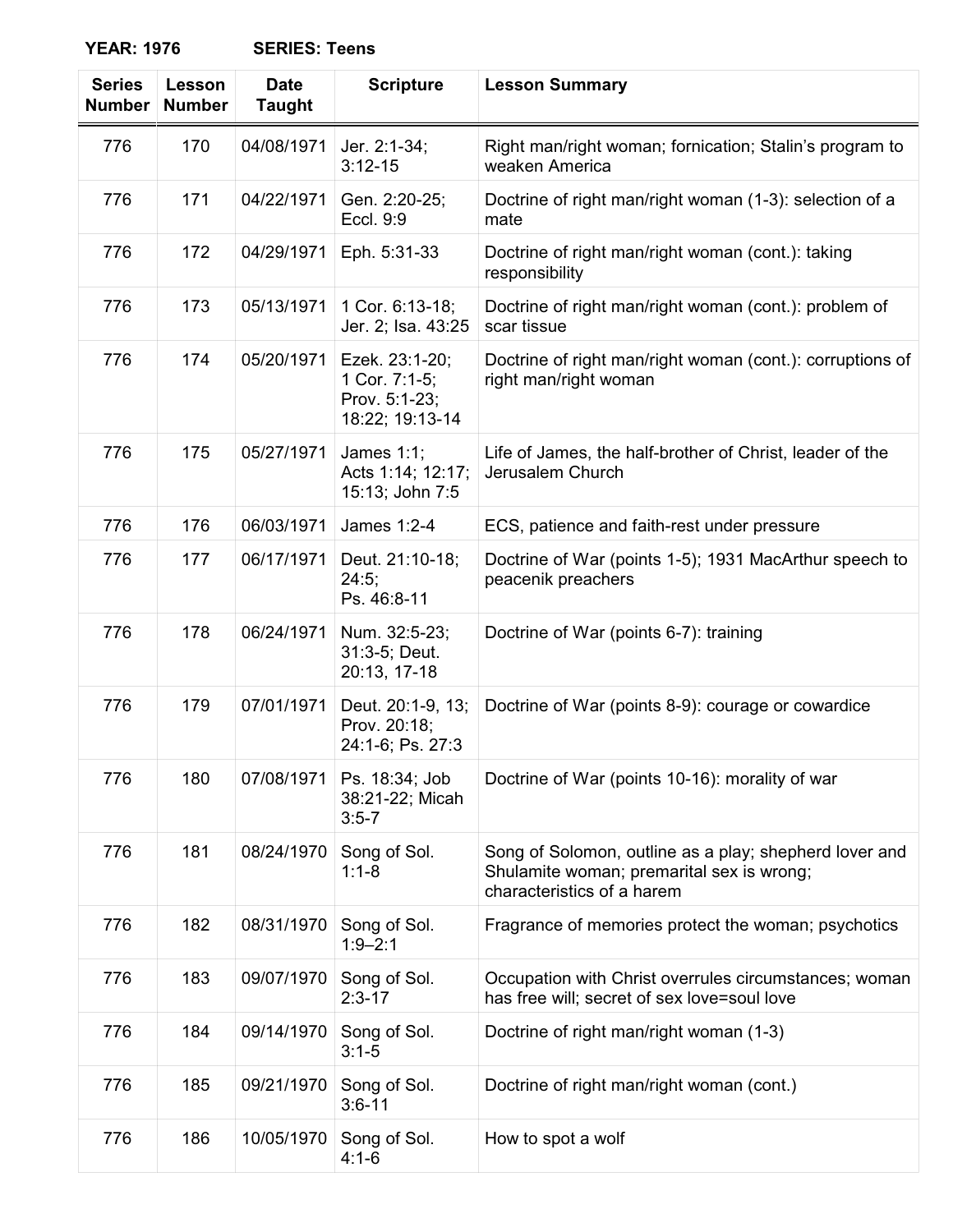| <b>Series</b><br><b>Number</b> | <b>Lesson</b><br><b>Number</b> | <b>Date</b><br><b>Taught</b> | <b>Scripture</b>              | <b>Lesson Summary</b>                                                                                         |
|--------------------------------|--------------------------------|------------------------------|-------------------------------|---------------------------------------------------------------------------------------------------------------|
| 776                            | 187                            | 10/12/1970                   | Song of Sol.<br>$4:7 - 5:8$   |                                                                                                               |
| 776                            | 188                            | 10/19/1970                   | Song of Sol.<br>$5:9 - 16$    | Doctrine of witnessing                                                                                        |
| 776                            | 189                            | 10/26/1970                   | Song of Sol.<br>$6:1 - 9$     | Principle of category 2 love; identifying the right man                                                       |
| 776                            | 190                            | 11/02/1970                   | Song of Sol.<br>$6:10 - 7:13$ | The male as the aggressor; true and false<br>aggressiveness; how to recognize the right man or right<br>woman |
| 776                            | 191                            | 11/09/1970                   | Song of Sol.<br>$8:1-6a$      | Doctrine of category 2 love                                                                                   |
| 776                            | 192                            | 11/16/1970                   | Song of Sol.<br>$8:6b-14$     | Doctrine of jealousy and category 2 love                                                                      |
| 776                            | 193                            | 09/16/1970                   | Jude 1                        | Outline of Jude; Jude & James, half-brothers of Christ;<br>doctrine of divine decrees                         |
| 776                            | 194                            | 09/23/1970                   | Jude 1b-3                     | Doctrine of election                                                                                          |
| 776                            | 195                            | 10/07/1970                   | <b>Jude 4-5</b>               | Apostasy; warning against false teachers; false roads to<br>salvation; importance of Bible doctrine           |
| 776                            | 196                            | 10/14/1970                   | Jude 6-7                      | Apostasy of antediluvian angels; segregation of<br>species; angelic infiltration; Sodom and Gomorrah          |
| 776                            | 197                            | 10/21/1970                   | Jude 8                        | Characteristics of apostates; doctrine of authority                                                           |
| 776                            | 198                            | 10/28/1970                   | Jude 9-10                     | Michael, the archangel, fighting for the body of Moses;<br>drugs                                              |
| 776                            | 199                            | 11/04/1970                   | Jude 11                       | Motivation for apostasy; doctrines of the way of Cain,<br>money and reversionism                              |
| 776                            | 200                            | 11/11/1970                   | Jude 12                       | Five analogies from nature regarding apostasy; I.C.E.                                                         |
| 776                            | 201                            | 12/06/1970                   | Jer. 24:1-5                   | PEARL HARBOR 1; figs; Japanese attack plan<br>background; why the attack                                      |
| 776                            | 202                            | 12/08/1970                   | Jer. 24:6-10;<br>Ezek. 39:12  | PEARL HARBOR 2; figs; character of God revealed in<br>Scripture; The Raid                                     |
| 776                            | 203                            | 12/09/1970                   | Jude 17-19                    | Defense against apostasy; doctrine of the soul                                                                |
| 776                            | 204                            | 01/03/1971                   | Jude 18-19                    | Right lobe defense against apostasy; doctrine of the<br>human spirit                                          |
| 776                            | 205                            | 01/20/1971                   | Jude 20                       | Doctrine of ECS: why prayers are not answered                                                                 |
| 776                            | 206                            | 02/03/1971                   | Jude 12-15                    | Doctrine of divine vs. human good; instability and<br>judgment of apostates; baptisms                         |
| 776                            | 207                            | 02/17/1971                   | Jude 21-24                    | Emotional revolt of the soul; doctrine of eternal security                                                    |